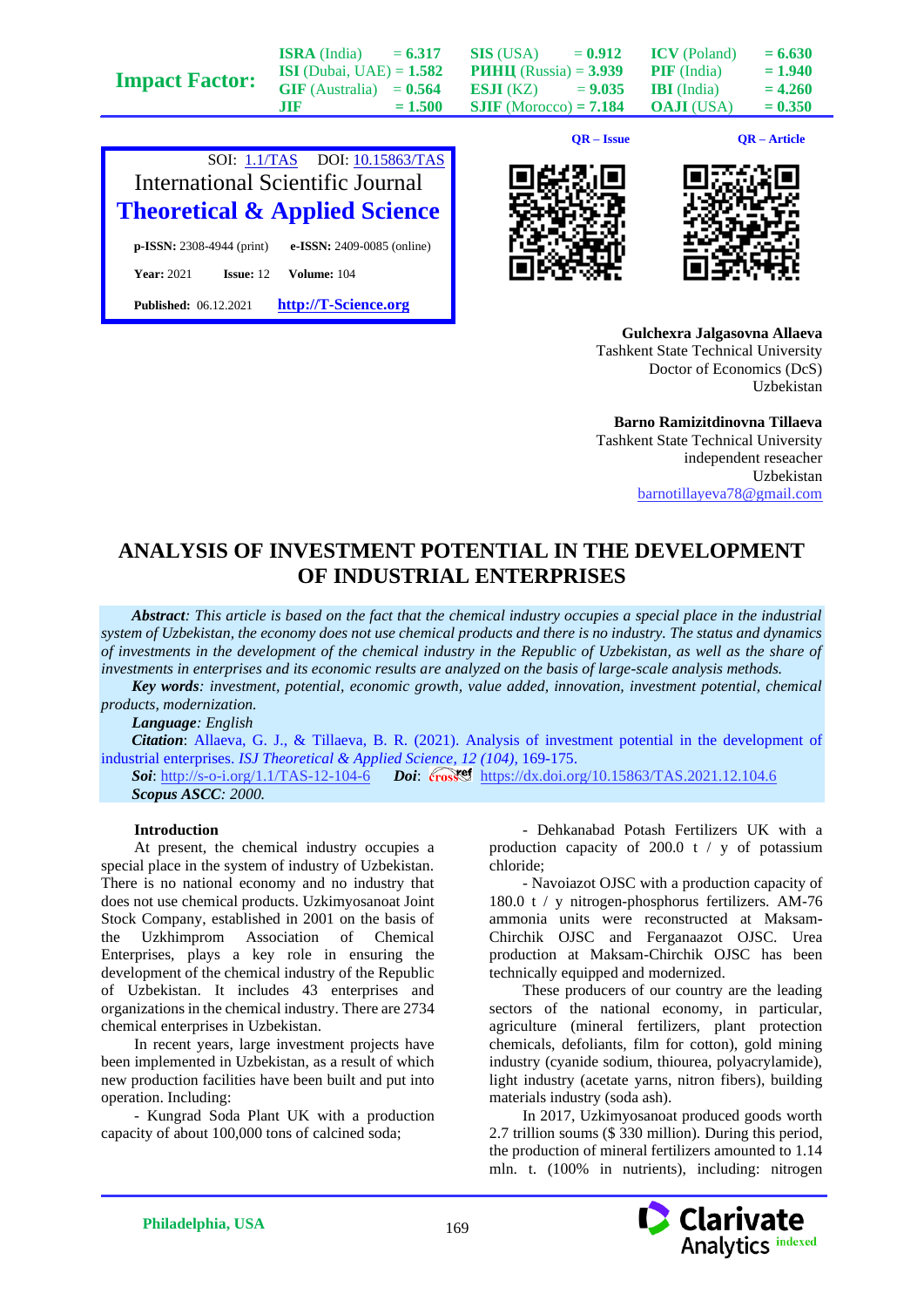|                       | <b>ISRA</b> (India)               | $= 6.317$ | SIS (USA)                                          | $= 0.912$ ICV (Poland) | $= 6.630$ |
|-----------------------|-----------------------------------|-----------|----------------------------------------------------|------------------------|-----------|
|                       | <b>ISI</b> (Dubai, UAE) = $1.582$ |           | <b>PHHII</b> (Russia) = $3.939$ <b>PIF</b> (India) |                        | $= 1.940$ |
| <b>Impact Factor:</b> | $GIF$ (Australia) = $0.564$       |           | <b>ESJI</b> (KZ) $= 9.035$ <b>IBI</b> (India)      |                        | $= 4.260$ |
|                       | .nr                               | $= 1.500$ | <b>SJIF</b> (Morocco) = <b>7.184 OAJI</b> (USA)    |                        | $= 0.350$ |

fertilizers - 854.81 thousand tons; phosphorus fertilizers - 119.09 thousand tons; potassium fertilizers - 168.0 thousand tons formed. Exports of products were completed by 129%. According to the localization program, in January-December 2017, 166.46 billion soums (20 million US dollars). As part of the implementation of investment projects included in the investment program, Uzkimyosanoat has allocated 311 million U.S. dollar. The amount of investment is mastered. Of the total chemical industry production, 48.2% are products produced by small businesses.

In terms of territory, the largest volume of chemical products was produced by enterprises of Tashkent (30.0% of the industry's production) and Tashkent region (22.9%), Navoi (13.8%) and Fergana region (13.75%) produced.

The application of chemical products to the country is a great economic and economic development, which includes expanding the raw material base of the national economy, increasing the volume of industrial and agricultural production, reducing production time, improving product quality, saving material, labor and financial resources. socially

effective. Production of innovative chemical products is one of the key factors in the innovative development of the country's economy and chemical industry. Due to its competitiveness and high quality, the chemical product will have a sufficient specific volume of total exports. In 2018, chemical products accounted for 7.3% of the country's total exports to Uzbekistan [1].

The geography of exports of Uzkimyosanoat products includes not only the CIS and Central Asian republics, but also the United Kingdom, Belgium, Italy, Greece, Turkey, India and Pakistan.

The chemical industry, which is a major producer of ammonia, urea, ammonium nitrate, ammonium sulfate, phosphorus fertilizers, is a leader in the region in terms of types and volume of mineral nitrogen and phosphorus fertilizers produced.

The share of the state in the structure of share capital of most joint-stock companies of JSC "Uzkimyosanoat" is predominant, only foreign investors operate in JSC "Maxam-Chirchik", JSC "Ammofos-Maxam" and JV "Electrokimyozavod", other legal and physical the share of individual shareholders is not significant (Table 1).

|                             |                                                                                      | <b>State share</b>                                                                                           | Share of<br>shareholders                                  | Share of                |
|-----------------------------|--------------------------------------------------------------------------------------|--------------------------------------------------------------------------------------------------------------|-----------------------------------------------------------|-------------------------|
| <b>Business name</b>        | State share in<br>the charter<br>capital of<br><b>Uzkimyosanoat</b><br>$\rm{JSC},$ % | <b>State share</b><br>provided by<br><b>SUE "Center</b><br>for State Assets<br>Management",<br>$\frac{6}{9}$ | (legal entities)<br>and<br>individuals),<br>$\frac{0}{0}$ | foreign<br>investors, % |
| JSC "Navoiyazot"            | 51.0                                                                                 | 49.0                                                                                                         |                                                           |                         |
| JSC "Ferganaazot"           | 51.0                                                                                 | 48.05                                                                                                        | 0.95                                                      |                         |
| JSC "Maksam-Chirchiq"       | 51.0                                                                                 |                                                                                                              |                                                           | 49.0                    |
| "Ammofos-Maxam" AJ          | 51.0                                                                                 |                                                                                                              |                                                           | 49.0                    |
| Samarkandkimyo JSC          | 39.65                                                                                | 60.35                                                                                                        | ۰                                                         |                         |
| JV "Elektrokimyo-zavod" JSC | 26.0                                                                                 |                                                                                                              | 19.0                                                      | 55.0                    |
| Jizzax Plastics JSC         | 25.0                                                                                 | 61.04                                                                                                        | 13.96                                                     |                         |
| Kokand SFZ JSC              | 25.0                                                                                 | 70.54                                                                                                        | 4.46                                                      |                         |

**Table 1. Structure of share capital of chemical industry enterprises within "Uzkimyosanoat" JSC [2]**

The chemical industry enterprises headed by Uzkimyosanoat JSC currently produce more than 170 types of chemical and petrochemical products (synthetic ammonia, caustic soda, diacetylcellulose, chemical fibers, polyethylene pipes and soda ash). Most of them specialize in the production of mineral fertilizers (nitrogen, phosphorus, potassium fertilizers).

According to the Resolution of the President of the Republic of Uzbekistan Sh.M.Mirziyoev dated April 3, 2019 No. PP-4265 "On measures to further reform the chemical industry and increase its investment attractiveness", the program will cost a total of \$ 3.1 billion. 43 investment projects of equal

value have been implemented, which will increase the volume of industrial production by 2.4 times, exports by 2.7 times, increase the share of localized industrial products to 42.5% and create 43 new types of industrial products. The goal is to create more than 3.2 thousand new jobs. At the same time, in order to regulate the export-import activities of the industry, to ensure openness and transparency in foreign trade processes, and most importantly, to constantly increase sales and expand the geography of chemical products in foreign markets, create a competitive environment, increase structural attractiveness should be increased.

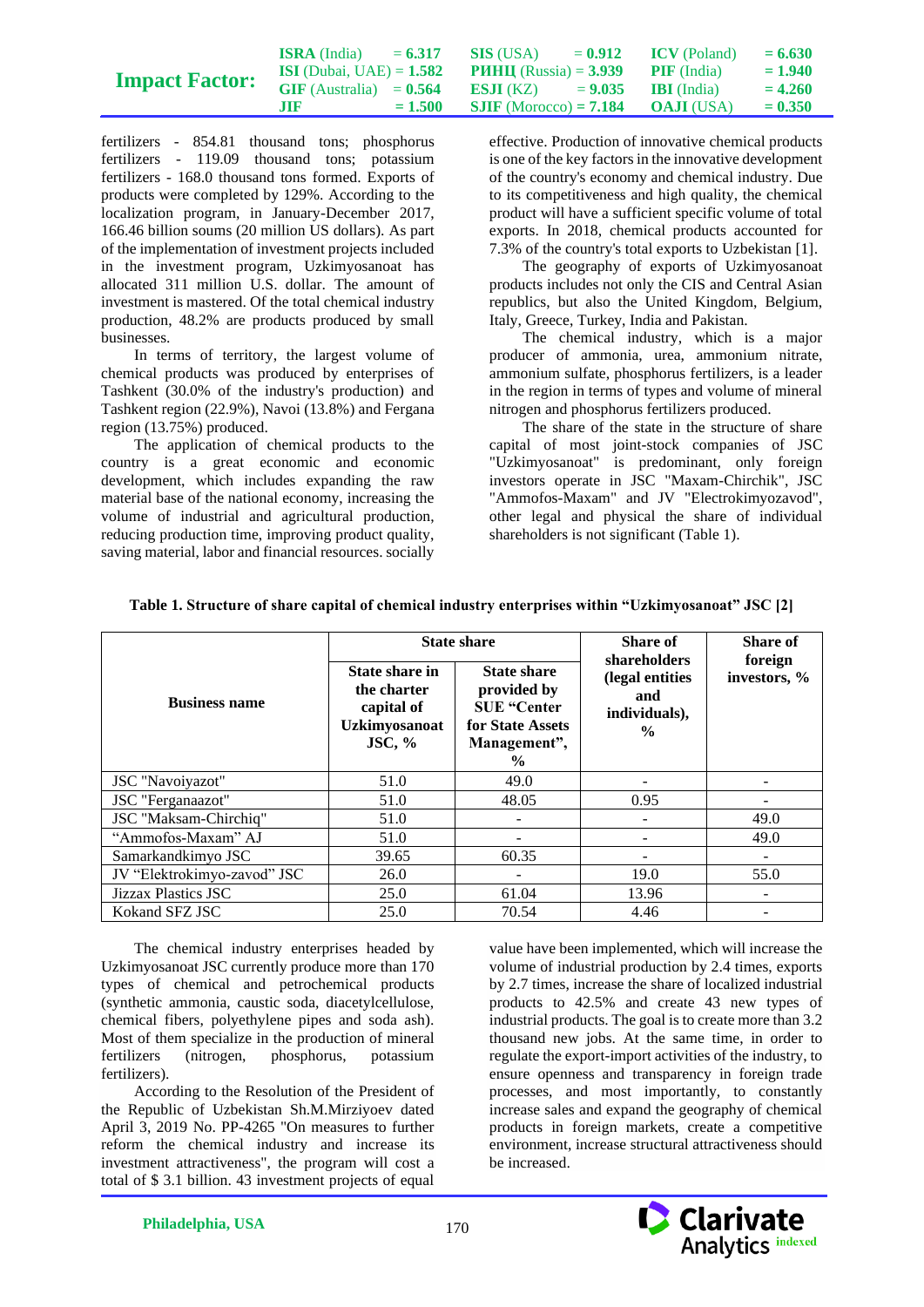|                       | <b>ISRA</b> (India)               | $= 6.317$ | SIS (USA)                                       | $= 0.912$ | <b>ICV</b> (Poland) | $= 6.630$ |
|-----------------------|-----------------------------------|-----------|-------------------------------------------------|-----------|---------------------|-----------|
| <b>Impact Factor:</b> | <b>ISI</b> (Dubai, UAE) = $1.582$ |           | <b>PHHII</b> (Russia) = $3.939$                 |           | <b>PIF</b> (India)  | $= 1.940$ |
|                       | $GIF$ (Australia) = $0.564$       |           | <b>ESJI</b> (KZ) $= 9.035$ <b>IBI</b> (India)   |           |                     | $= 4.260$ |
|                       | .TIF                              | $= 1.500$ | <b>SJIF</b> (Morocco) = <b>7.184 OAJI</b> (USA) |           |                     | $= 0.350$ |

An important condition for the development of the national chemical industry is, of course, the attraction of foreign investment and advanced technologies. The dynamics of investment in the chemical industry is changing. The largest investment was in 2019. In particular, as a result of the implementation of investment projects by JSC "Uzkimyosanoat" during this period, the enterprises of the sector received 370 million dollars from various sources. The United States has attracted 9.8 times more investment in the last 10 years. During this period, the share of foreign investment and loans in total disbursed investment was 52%. In 2012, the volume of investment in the industry increased sharply by 612.2% compared to 2011. Over the past 4 years (2015-2019), the accelerated implementation of investment projects has allowed to increase the volume of investment in the sector by an average of 224.0% per year.



**1-picture. Dynamics of investment in the chemical industry**

Despite the fact that many financial indicators of JSC "Uzkimyosanoat" have been positive over the past five years, in general, some financial indicators in the industry show a negative result. In particular, until 2015, revenues from the sale of products by chemical enterprises increased by an average of 113.1% per year. However, in 2016, revenue from sales of products in the industry decreased by 961.7 billion soums compared to 2015. The net profit indicator for the industry has been showing a negative result in

recent years. This was mainly due to the net profit of chemical companies, in particular, the large losses incurred in 2015-2016 in JSC "Navoiyazot" and JSC "Maksam-Chirchik". However, the net profit of the executive branch in 2019 will reach a record high of 5.2 billion. soums, an average increase of 3.9 times compared to recent years. Also, in 2018, the cost of production of JSC "Navoiyazot" was reduced by 7.3%, JSC "Ferganaazot" by 11.1%, and JSC "Ammofos-Maxam" by 5.2% (Table 2).

|  |  |  | Table 2. Changes in the financial performance of Uzkimyosanoat JSC [3] |  |
|--|--|--|------------------------------------------------------------------------|--|
|--|--|--|------------------------------------------------------------------------|--|

|                |                                                              | <b>Years</b>                                       |        |        |        |        |                                            |               |
|----------------|--------------------------------------------------------------|----------------------------------------------------|--------|--------|--------|--------|--------------------------------------------|---------------|
| N <sub>2</sub> | <b>Financial indicators</b>                                  | 2015                                               | 2016   | 2017   | 2018   | 2019   | <b>Changes in 2019</b><br>compared to 2015 |               |
|                |                                                              |                                                    |        |        |        |        | $(+, -)$                                   | $\frac{0}{0}$ |
|                |                                                              | The main indicators of financial results, bln. sum |        |        |        |        |                                            |               |
| 1.             | Revenue from product<br>sales - across the<br>industry, e.g. | 3559.6                                             | 2597.8 | 3517.4 | 4319.4 | 5580.7 | 2021.1                                     | 156.8         |
| 1.1            | on chemical<br>organizations                                 | 3559.6                                             | 2597.8 | 3517.4 | 4319.4 | 5580.7 | 2021.1                                     | 156.8         |

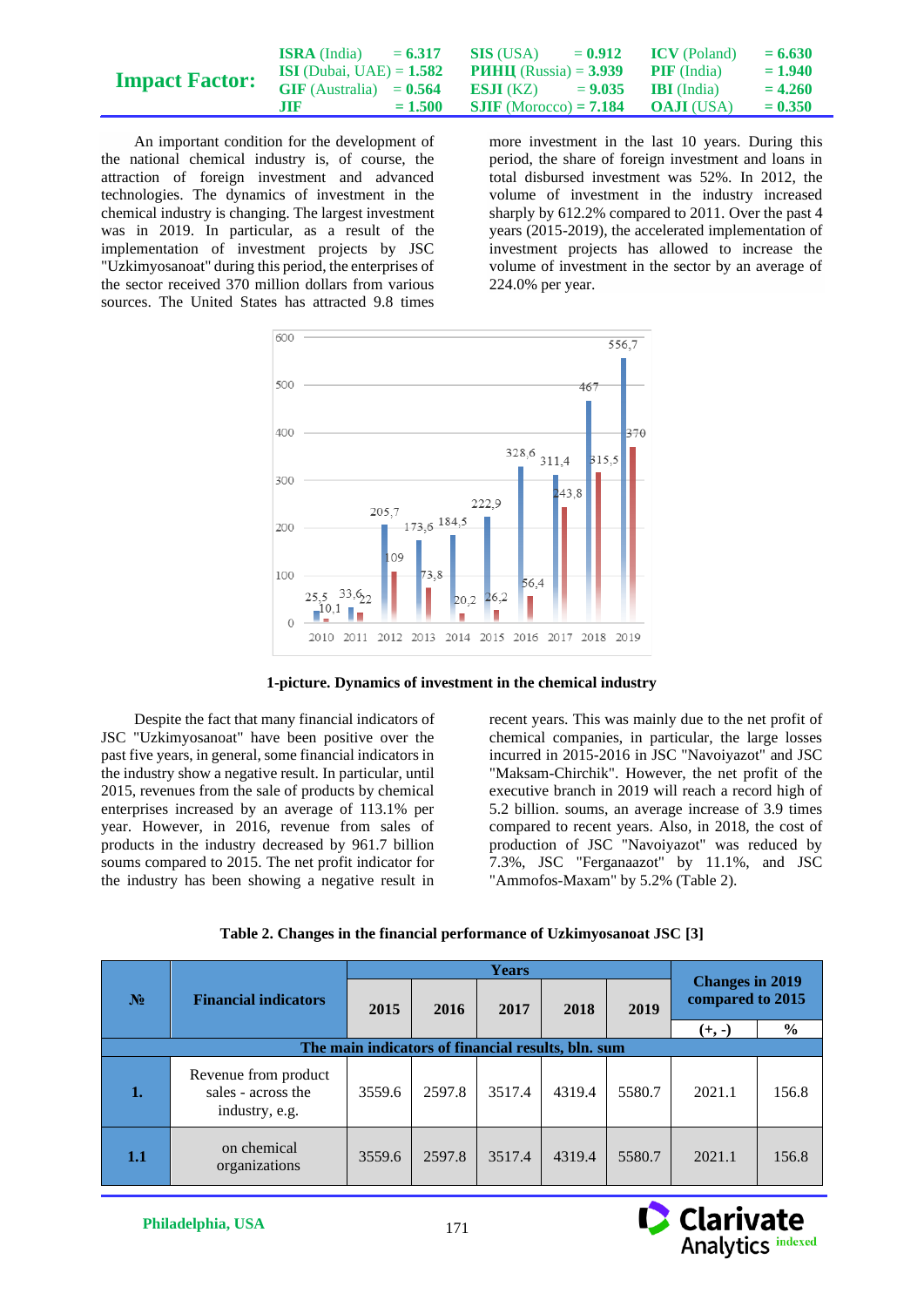|                  | <b>Impact Factor:</b><br>$GIF$ (Australia) = $0.564$<br><b>JIF</b> | <b>ISI</b> ( <i>Dubal</i> , $UAE$ <i>)</i> = <b>1.502</b> | $= 1.500$ | ESJI(KZ)<br>$SIIF$ (Morocco) = $7.184$       | $P$ <i>инц</i> (Russia) = 3.939<br>$= 9.035$ |       | $\mathbf{FIF}$ (India)<br><b>IBI</b> (India)<br><b>OAJI</b> (USA) | $= 1.940$<br>$= 4.260$<br>$= 0.350$ |
|------------------|--------------------------------------------------------------------|-----------------------------------------------------------|-----------|----------------------------------------------|----------------------------------------------|-------|-------------------------------------------------------------------|-------------------------------------|
| 1.2              | on the executive                                                   |                                                           |           |                                              |                                              |       |                                                                   |                                     |
|                  | apparatus                                                          |                                                           |           |                                              |                                              |       |                                                                   |                                     |
| 2.               | Net profit - on the total<br>network, e.g.                         | $-38.9$                                                   | $-21.3$   | 26.5                                         | 34.1                                         | 42.9  | 81.8                                                              | 43<br>times                         |
| 2.1              | on chemical<br>organizations                                       | $-40.2$                                                   | $-25.0$   | 18.7                                         | 29.4                                         | 38.7  | 78.9                                                              | 39<br>times                         |
| 2.2              | on the executive<br>apparatus                                      | 1.3                                                       | 3.7       | 4.3                                          | 4.7                                          | 5.2   | 3.9                                                               | 4 times                             |
|                  |                                                                    |                                                           |           | Balance sheet financial indicators, bln. sum |                                              |       |                                                                   |                                     |
| 3.               | Long-term assets                                                   | 237.3                                                     | 492.7     | 520.3                                        | 562.4                                        | 591.1 | 353.8                                                             | 249.1                               |
|                  |                                                                    |                                                           |           |                                              |                                              |       |                                                                   |                                     |
| $\overline{4}$ . | Current assets, etc.                                               | 18.4                                                      | 46.2      | 47.5                                         | 49.7                                         | 53.1  | 34.7                                                              | 288.6                               |
| 5.               | Accounts receivable                                                | 10.0                                                      | 38.4      | 40.6                                         | 42.6                                         | 44.6  | 34.6                                                              | 4.5<br>times                        |
| 6.               | Private capital                                                    | 219.4                                                     | 502.6     | 628.8                                        | 770.2                                        | 903.5 | 684.1                                                             | 4.1<br>times                        |
| 7.               | Liabilities, etc.                                                  | 36.3                                                      | 36.3      | 37.5                                         | 39.1                                         | 40.7  | 4.4                                                               | 112.1                               |

**SIS** (USA)  $= 0.912$ **РИНЦ** (Russia) = **3.939**  $ICV (Poland) = 6.630$ **PIF** (India)  $= 1.940$ 

**ISRA** (India)  $= 6.317$ **ISI** (Dubai, UAE) = **1.582**

The measures taken by the country's leadership envisage increasing the production of finished chemical products and making them more competitive in the world market. In addition, a "road map" has been developed to strengthen the financial stability and production cycle of enterprises of JSC "Uzkimyosanoat".

Implementation of innovations and high results depend on the development of investment potential of enterprises of the sector and sources of investment financing, investment activity, attraction of capital. The industry has a huge potential of natural resources, a strong production and technical base and skilled labor resources, has significant priorities in the production of chemical products, and includes a large potential object of direct and portfolio investment zida shows [4].

The specifics of the chemical industry and the conditions of production determine the objective problems that arise in the management of chemical enterprises, which in turn necessitates the implementation and development of mechanisms for the formation and activation of investment activities of chemical enterprises [5]. The basis of ensuring production efficiency is the investment orientation of

the development strategy of chemical enterprises. The main problems and issues related to the implementation of investment activities of enterprises of the chemical industry, the formation and development of its investment potential require new approaches to the theory and practice of management decision-making. Formation and development of the investment potential of the enterprise is the main resource for increasing the competitiveness and production efficiency of the products of the chemical industry enterprise. The process of formation of investment potential and the fact that all elements of the system are organized and highly organized, as well as scientifically based and practical recommendations for assessing and managing its investment potential is one of the main conditions for the future development of chemical enterprises.

In this regard, the issues of the mechanism of formation and formation of investment potential of enterprises of the chemical industry, which require the development of new conceptual, methodological and practical approaches, are relevant.

In the context of economic restructuring, the issue of attracting investment and increasing the country's production is a key task for both the industry

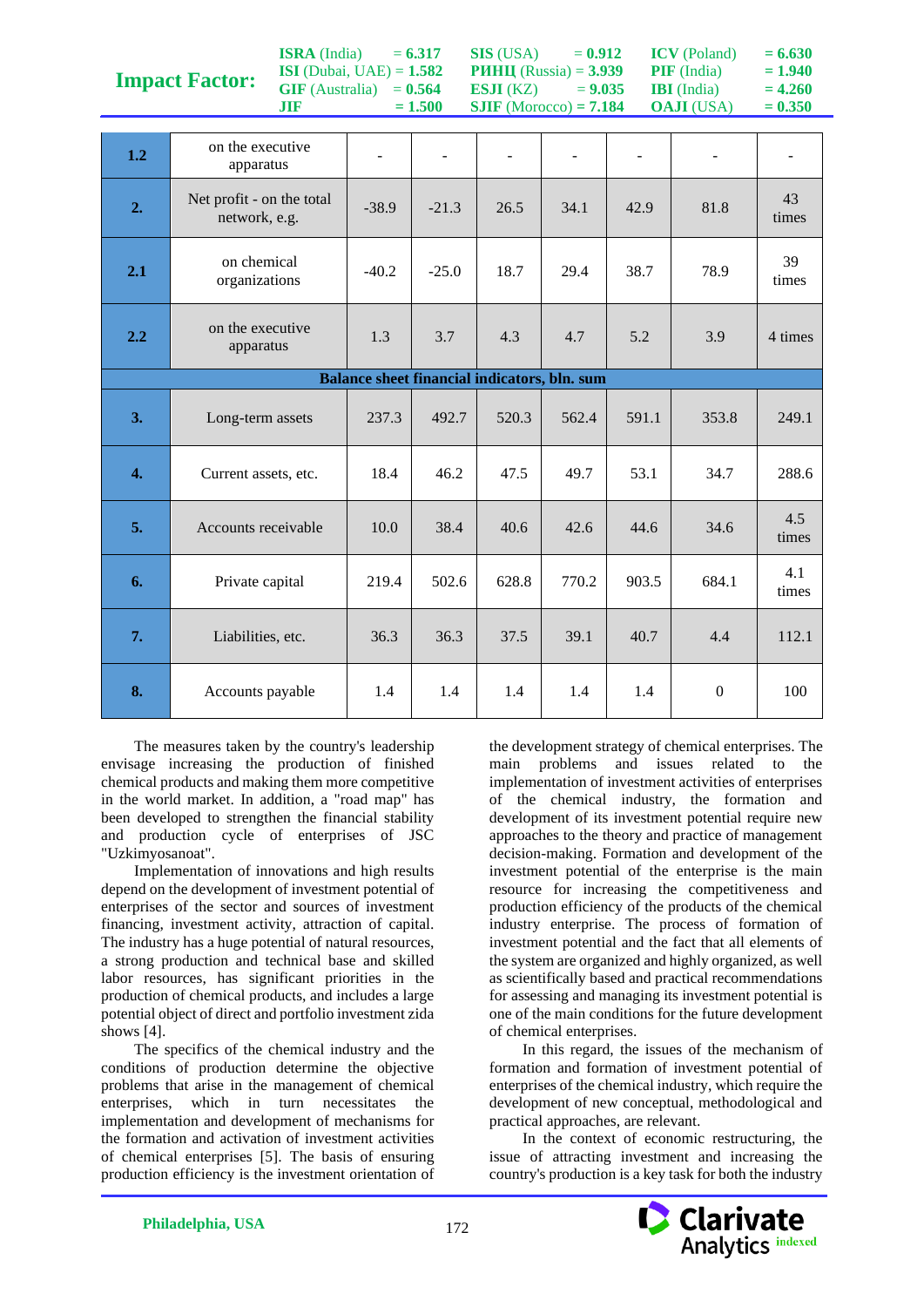|                       | <b>ISRA</b> (India)               | $= 6.317$ | SIS (USA)                       | $= 0.912$ | <b>ICV</b> (Poland) | $= 6.630$ |
|-----------------------|-----------------------------------|-----------|---------------------------------|-----------|---------------------|-----------|
|                       | <b>ISI</b> (Dubai, UAE) = $1.582$ |           | <b>PHHII</b> (Russia) = $3.939$ |           | <b>PIF</b> (India)  | $= 1.940$ |
| <b>Impact Factor:</b> | $GIF$ (Australia) = $0.564$       |           | <b>ES.II</b> (KZ) $= 9.035$     |           | <b>BI</b> (India)   | $= 4.260$ |
|                       | <b>ATR</b>                        | $= 1.500$ | <b>SJIF</b> (Morocco) = $7.184$ |           | <b>OAJI</b> (USA)   | $= 0.350$ |

and the enterprise. Today, attracting investment in the chemical industry and developing the scientific potential of the enterprise requires organized and effective investment activities [6].

The use and attraction of capital is an important element of industry policy development, as the analysis of the investment situation provides a systematic view of the factors affecting the investor, provides an in-depth assessment of the situation in the industry or individual enterprise, allows to know the motivation of the partner [7].

Resolution of the President of the Republic of Uzbekistan No. PP-4265 of April 3, 2019 "On measures to increase the investment attractiveness of the chemical industry and further reforms" and "On further development of the chemical industry of the Republic of Uzbekistan until 2025" In 2019-2030, the state will implement 31 investment projects worth \$ 12.1 billion, including 1.7 billion US dollars. It plans to support the Chemical Industry Development Program through foreign direct investment and loans. It will focus on: production of phosphorus, nitrogen, potassium and other complex types of mineral fertilizers, including JSC "Navoiazot" in Navoi region, JSC "Samarkandkimyo" in Samarkand region, "Fergana region" Ferganaazot JSC, Ammofos-Maxam JSC in Tashkent region, Dehkanabad Potash Plant LLC in Kashkadarya region and launching new production facilities in other regions of the country and making maximum use of existing production facilities.

With the participation of leading foreign companies and joint ventures with Uzbekneftegaz, new productions for the production of various polymer products with the use of modern innovative developments and advanced technologies, as well as the production of new types of chemicals and tools cooperation is underway. With the existing production facilities, it is expedient to realize the possibility of effective use of their activities on the basis of building production clusters on their basis [8].

These funds will also be used to finance important projects of REDW (research and experimental design work). Today, it can be noted that the demand for chemical products by almost all consumer industries is growing [9].

In order to stimulate domestic demand for chemical products, measures are planned to develop other sectors such as the automotive, aerospace and machinery industries. In order to increase the efficiency of the chemical industry, individual enterprises and industries, it is necessary to ensure its investment.

The main directions of development of enterprises of the chemical industry are the expansion of investments in foreign current assets, namely, the acquisition of intangible assets (intellectual property, patents, licenses, know-how), financing of research and experimental design work, technical re-equipment and re-equipment, lib, resulting in a significant increase in the competitiveness of organizations' products.

Considering the current state of JSC "Uzkimyosanoat", it is possible to show the following positive aspects of its financial condition and financial results: growth of commodity output, export volume, share of foreign investment, etc. (Table 3).

| <b>Naming</b>                          | <b>Measure-ment</b><br>one | 2010  | 2012   | 2014   | 2017   | 2018   |
|----------------------------------------|----------------------------|-------|--------|--------|--------|--------|
| 1. Volume of goods                     | billion sum                | 981.7 | 1562.1 | 2013.8 | 2743.7 | 4179.7 |
| Growth rate over the<br>previous year  | $\%$                       | 106.7 | 106.1  | 106.8  | 95.2   | 100.0  |
| 2. Volume of product<br>exports        | mln. doll.                 | 241.0 | 343.2  | 288.3  | 227.6  | 185.4  |
| <b>Execution of export</b><br>forecast | $\%$                       | 100.6 | 107.0  | 95.0   | 129.3  | 100.2  |
| 3. Production under the                | Number of<br>projects      | 34    | 34     | 14     | 11     | 28     |
| <b>Localization Program</b>            | Billion sum                | 166.3 | 333.1  | 231.5  | 166.5  | 136.0  |

**Table 3. The main performance indicators of JSC "Uzkimyosanoat" for 2010-2018 [3]**

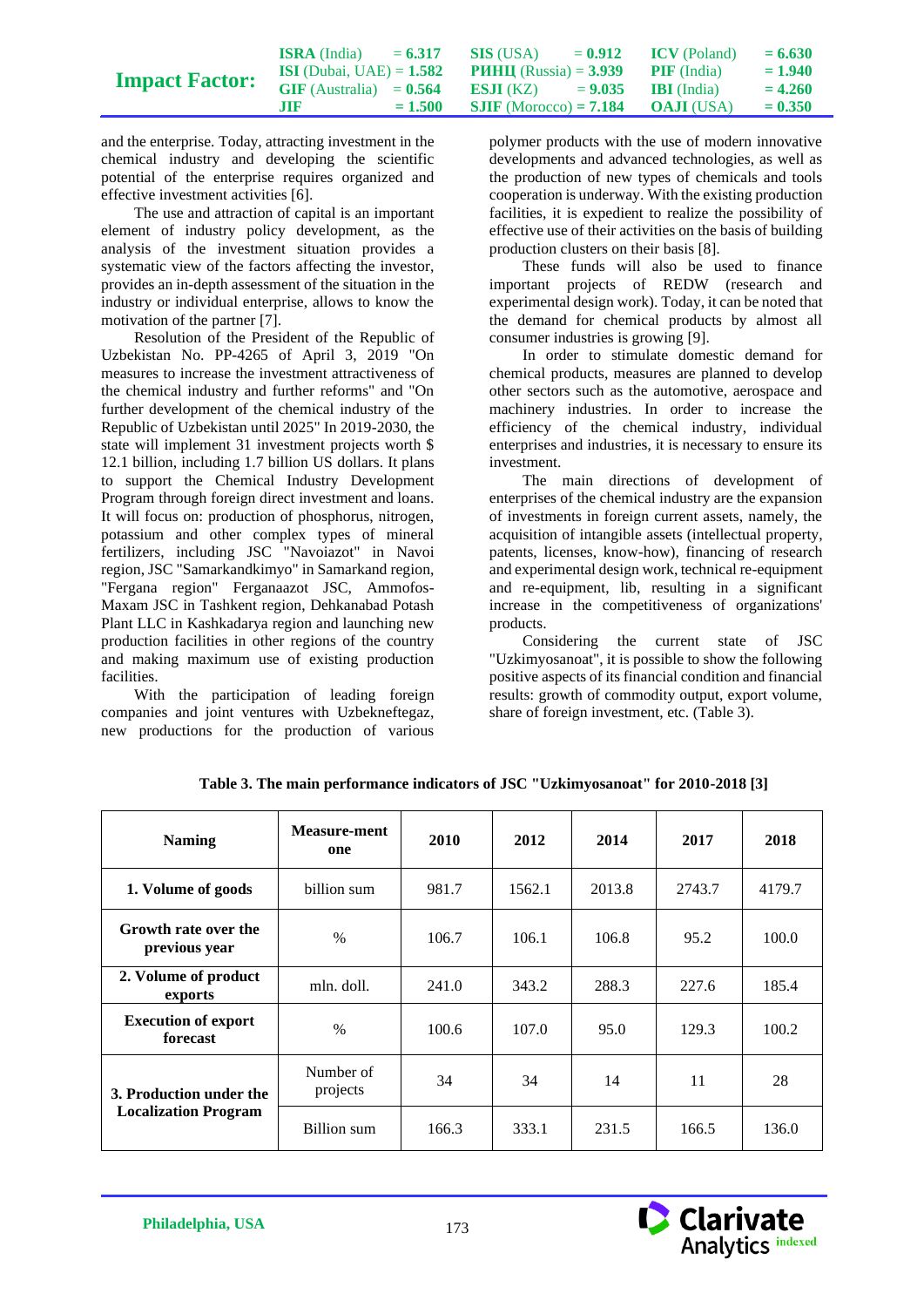| <b>Impact Factor:</b>                                                                  | <b>ISRA</b> (India)<br><b>ISI</b> (Dubai, UAE) = $1.582$<br>$GIF$ (Australia) = $0.564$<br><b>JIF</b> | $= 6.317$<br>$= 1.500$ | <b>SIS</b> (USA)<br><b>PHHII</b> (Russia) = $3.939$<br>ESJI (KZ)<br>$SIIF$ (Morocco) = $7.184$ | $= 0.912$<br>$= 9.035$ | <b>ICV</b> (Poland)<br>$PIF$ (India)<br><b>IBI</b> (India)<br><b>OAJI</b> (USA) | $= 6.630$<br>$= 1.940$<br>$= 4.260$<br>$= 0.350$ |
|----------------------------------------------------------------------------------------|-------------------------------------------------------------------------------------------------------|------------------------|------------------------------------------------------------------------------------------------|------------------------|---------------------------------------------------------------------------------|--------------------------------------------------|
| 4. The specific gravity<br>of the localized product<br>of the total volume of<br>goods | $\frac{0}{0}$                                                                                         | 16.9                   | 21.4                                                                                           | 11.5                   | 6.1                                                                             | 3.3                                              |
| 5. Creating new jobs                                                                   | number of people                                                                                      | 1939                   | 384                                                                                            | 594                    | 626                                                                             | 1242                                             |
| including home-based<br>jobs                                                           | number of people                                                                                      | 431                    | 86                                                                                             | 70                     | 42                                                                              |                                                  |
| 6. Purchase of products<br>within the cooperation<br>exchange                          | Billion sum                                                                                           | 68.3                   | 147.2                                                                                          | 189.0                  |                                                                                 |                                                  |
| 7. Capital investments                                                                 | mln.doll.                                                                                             | 25.5                   | 205.7                                                                                          | 184.5                  | 311.4                                                                           | 467.0                                            |
| including foreign<br>investment                                                        | mln.doll.                                                                                             | 10.1                   | 109.0                                                                                          | 20.2                   | 243.8                                                                           | 299.3                                            |

However, the measures taken are not enough to improve the technical condition of production, increase production capacity and reduce the cost of production and increase its competitiveness in foreign markets [10]. At present, the contribution of the chemical industry to the GDP of the Republic of Uzbekistan does not exceed 1%. In the structure of industrial production, the share of the industry is less than 5%.

In 2021, Uzkimyosanoat will invest 3.6 billion soums. It is planned to implement 18 projects worth US \$. In particular, Navoiazot Open Joint Stock Company, the largest industrial enterprise in the country, has invested 710 million soums in the complex reconstruction of nitric acid units and the production of polyvinyl chloride. U.S. dollar. construction of a chemical complex with a capacity of 309 mln. Modernization of OJSC "Ferganaazot" (a new unit of ammonia) in the amount of 230 million US dollars in the city of Angren (Tashkent region). It is planned to build a tire plant in the amount of US dollars, which alone will allow to produce an additional 150,000 tons of complex mineral fertilizers annually as a result of the complex reconstruction of nitric acid units by Navoiazot. Also, in the chemical industry, modernization and reconstruction of raw material production to ensure sustainable production of mineral fertilizers at Maxam-Chirchik JSC, Ammophos-Maxam JSC will produce 650,000 tons of new sulfuric acid per year. Prospective projects are being implemented, such as the construction of a new production of sulfuric acid at Navoi Mining and Metallurgical Plant with a capacity of 650,000 tons per year, the expansion of production capacity of Dehkanabad Potash Plant LLC.

The activities of the chemical industry are directly related to investments in the efficient operation, financial stability, solvency, business activity and ensuring financial results, which are:

1) sources of formation of increase of production capacity of the organization;

2) a mechanism for achieving the strategic goals of economic development;

3) mechanisms for optimizing the structure of assets;

4) the main factors in the formation of the longterm capital structure;

5) an important condition for ensuring the growth of market prices of the organization;

6) a tool for implementing innovation and investment policy;

7) mechanism for solving social problems;

One of the important forms of economic activity of enterprises of the chemical industry and the realization of its economic interests is investment activity. The investment activities of enterprises of the chemical industry have the following characteristics:

1) investment activity is the main form of ensuring the operational (current) activities of the organization;

2) forms and methods of innovative activity are less dependent on the industry characteristics of the organization than on its operational activities;

3) unequal volume of investment activity over time;

4) investment income is formed with a significant "delay" in the implementation of investment activities;

5) investment activity forms an independent form of cash flow of enterprises, the specific periods of which differ significantly in their area of activity;

6) investment activity is inherent in investment risk.

In modern conditions, there is an unstable dynamics of world oil prices, changes in world